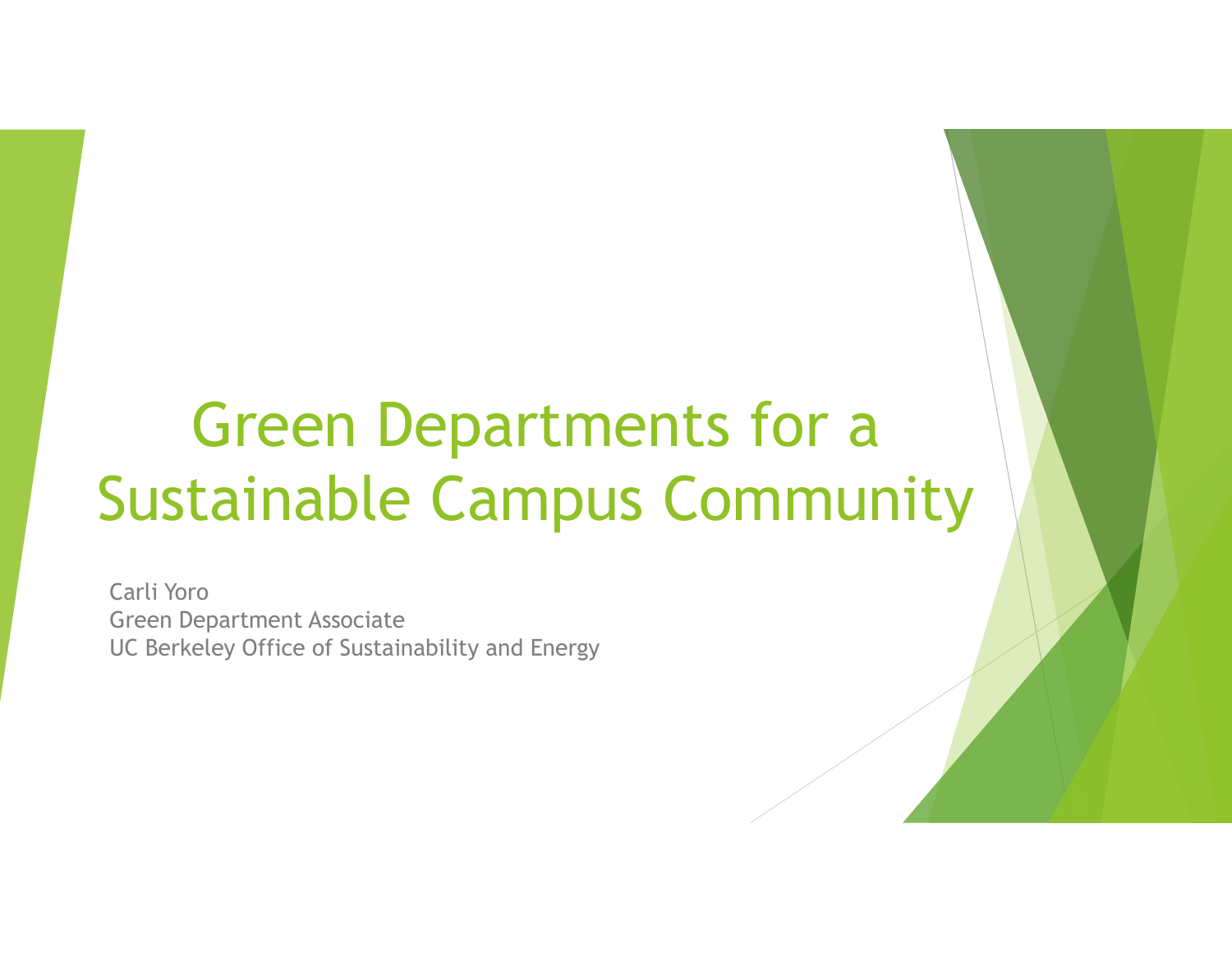# What is a Green Department?

- **Program Overview** 
	- ▶ In 2009, the Office of Sustainability and Energy began offering Green Department Certification.
	- ▶ The program recognizes campus departments that have taken extra steps to be more sustainable.
	- ▶ The program outlines specific actions that each department can take in order to become certified.
	- The Office provides resources and guidance to facilitate this certification process from beginning to end.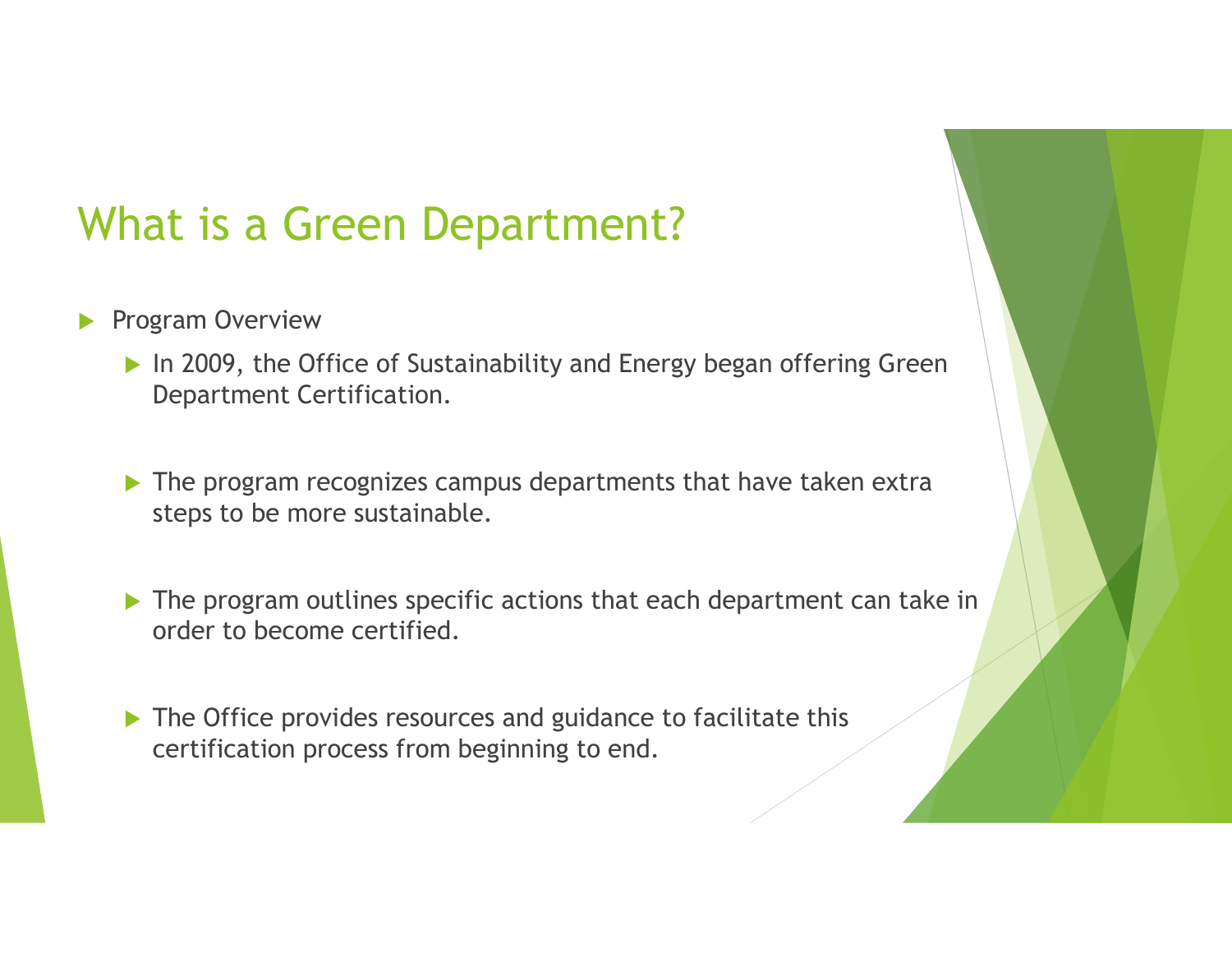# The Checklist



Energy & Waste Climate





Transportation Purchasing





Food & Dining Outreach &



Events



Innovation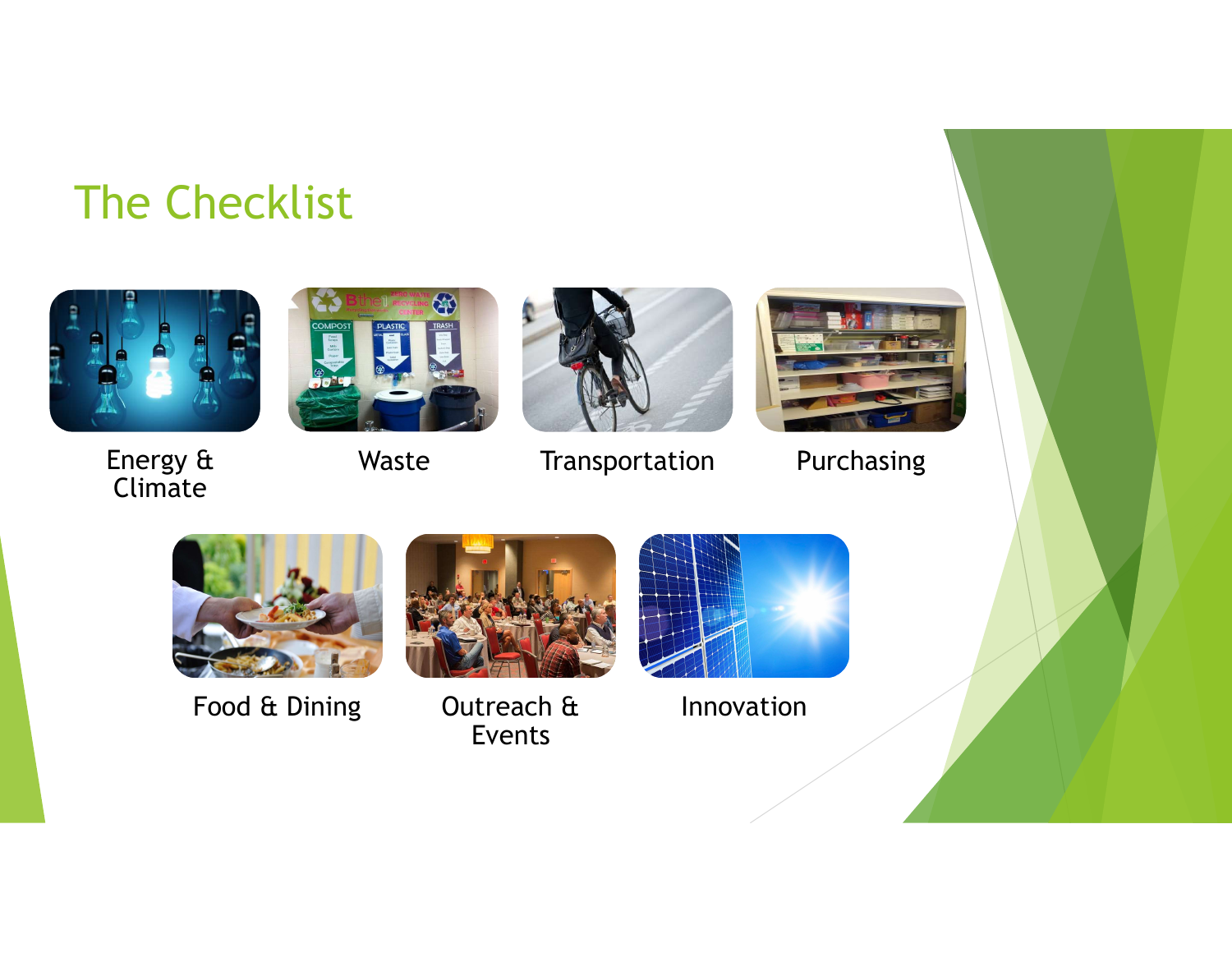### A Fresh Perspective

- Existing Structure
	- $\triangleright$  Mix of required and optional checklist actions
	- ▶ Open registration
	- $\blacktriangleright$  No deadlines
	- **Department assumes** leading role
- 2015-2016 Changes
	- More stringent required actions and more flexible optional actions
	- **Targeted and structured** registration
	- ▶ One semester/One year deadline
	- Department and Student assume collaborative role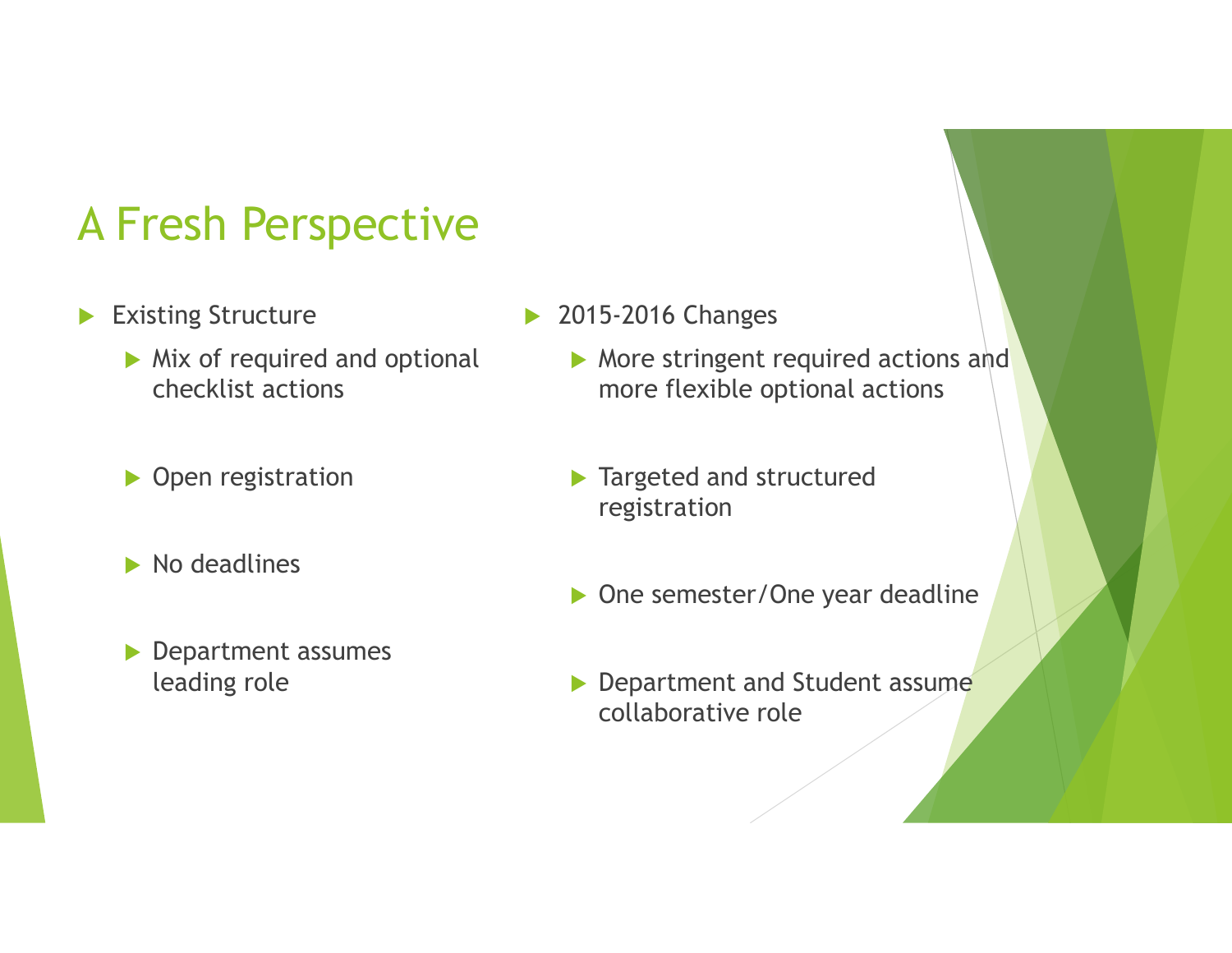# The Life Cycle

- Green Department Kick-Off event
- **Department Green Team holds first meeting**
- Initial check in with Green Department Associate
- Final check in with Green Department Associate
- Final Checklists
- Final Audit/Review
- Notice of Completion
- Award Ceremony

#### **Departments**

- 11 departments certified
- $\blacktriangleright$  Including a sports facility, science laboratory, academic departments, Off campus sites, leased spaces, and more!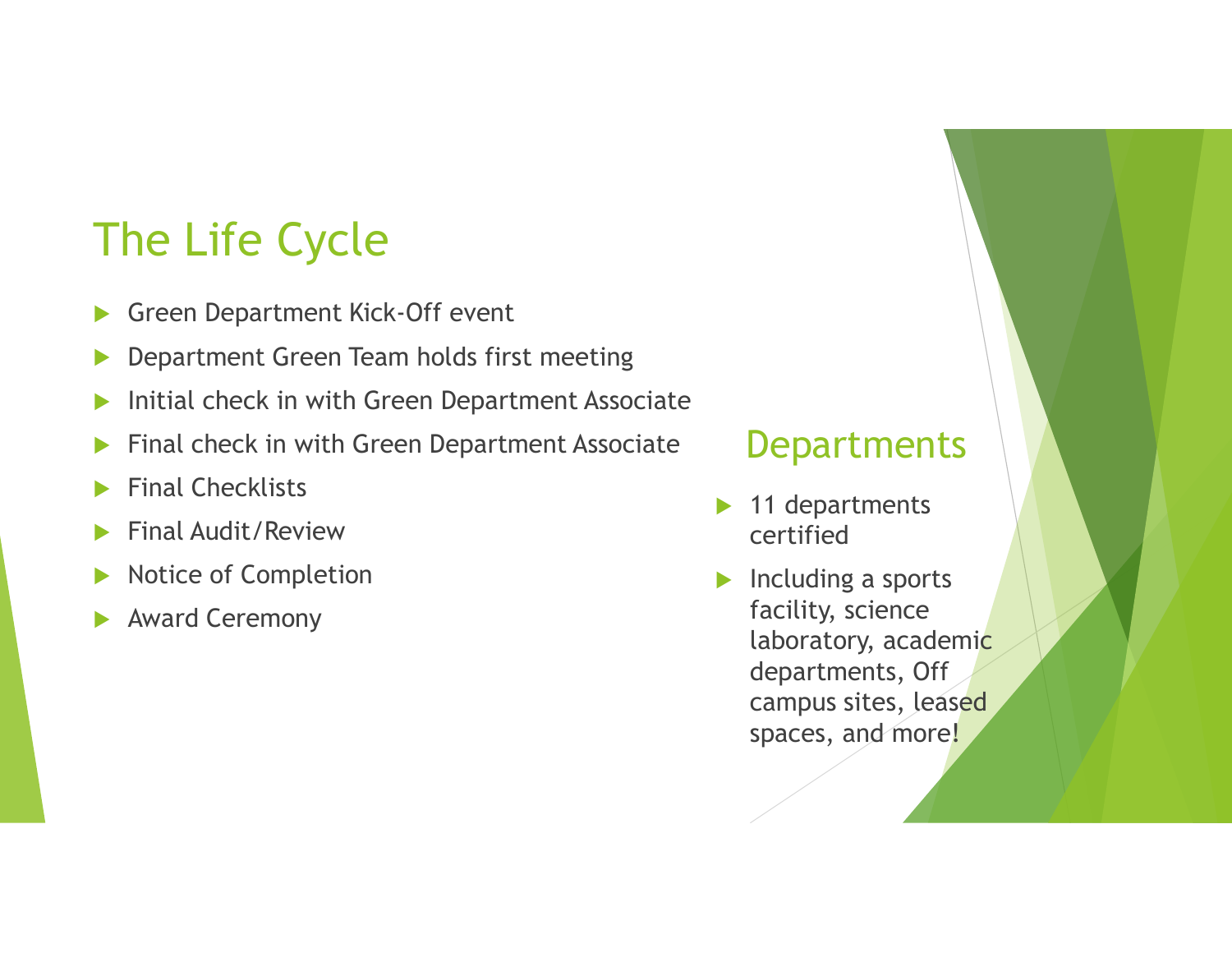### Results!

- All 11 registered departments certified by the end of the year.
- ▶ 23 certified departments since program inception, representing over 3,000 staff and employees.

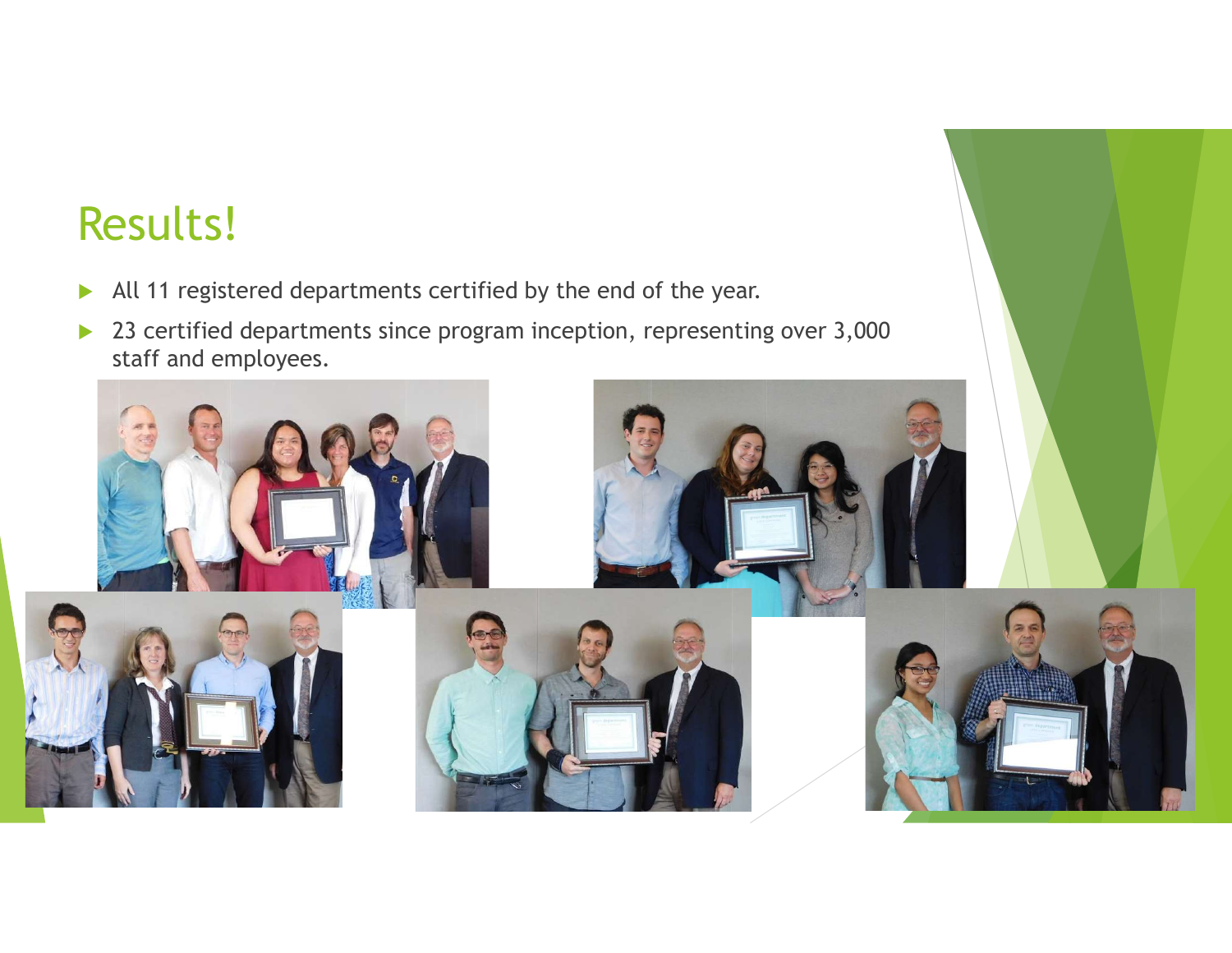# Best Practices

- Student engagement is key
- Flexibility from beginning to end
- $\blacktriangleright$  Matching department need with student capacity
- ▶ Do a trial run

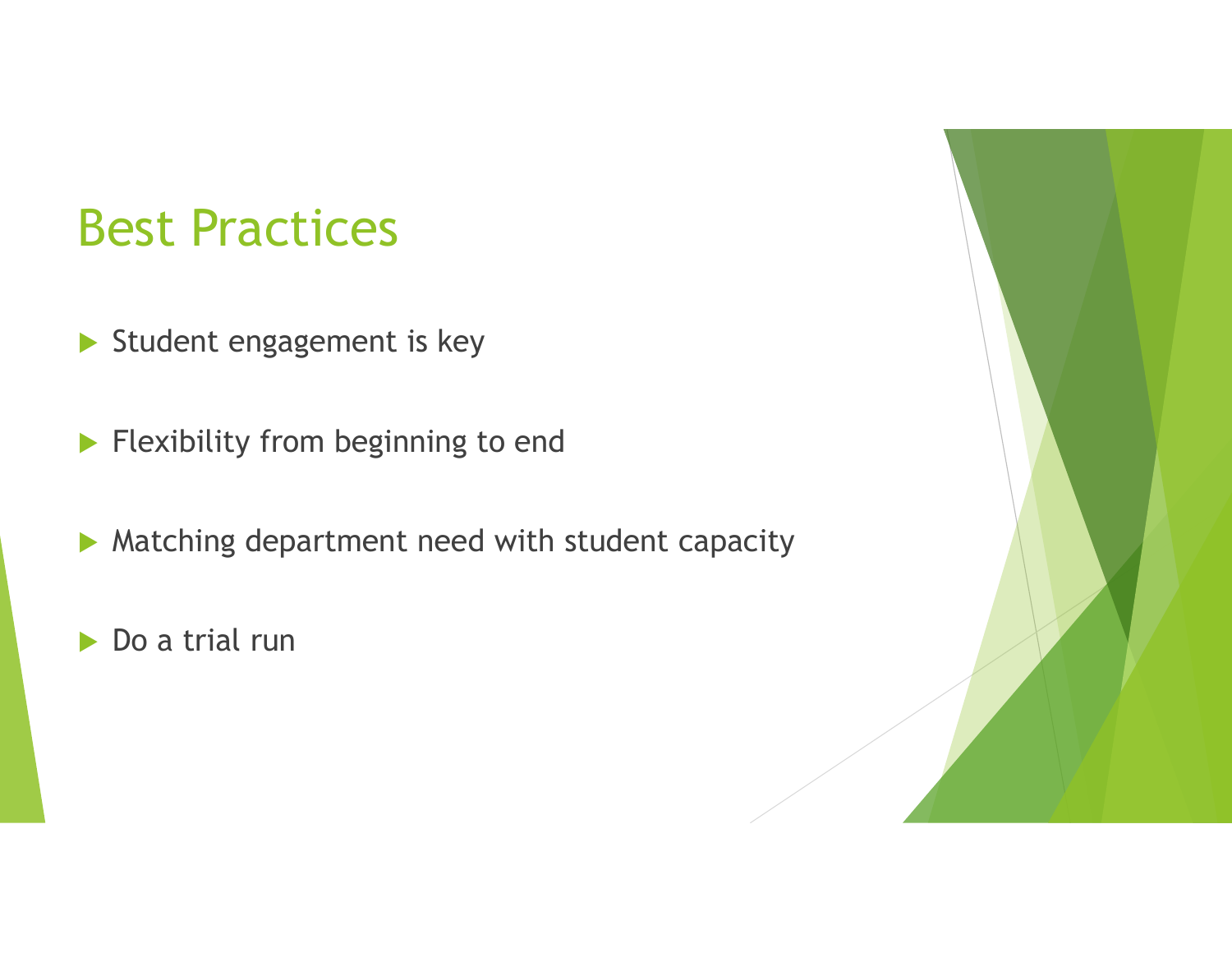### Lessons Learned

- Don't underestimate logistical roadblocks.
	- Green Team size, off campus departments, leased spaces, etc.
- Students and departments must communicate effectively to ensure timely certification completion.
- Account for the scheduling issues that may pose a problem during the academic year.
	- Holidays, finals, etc.